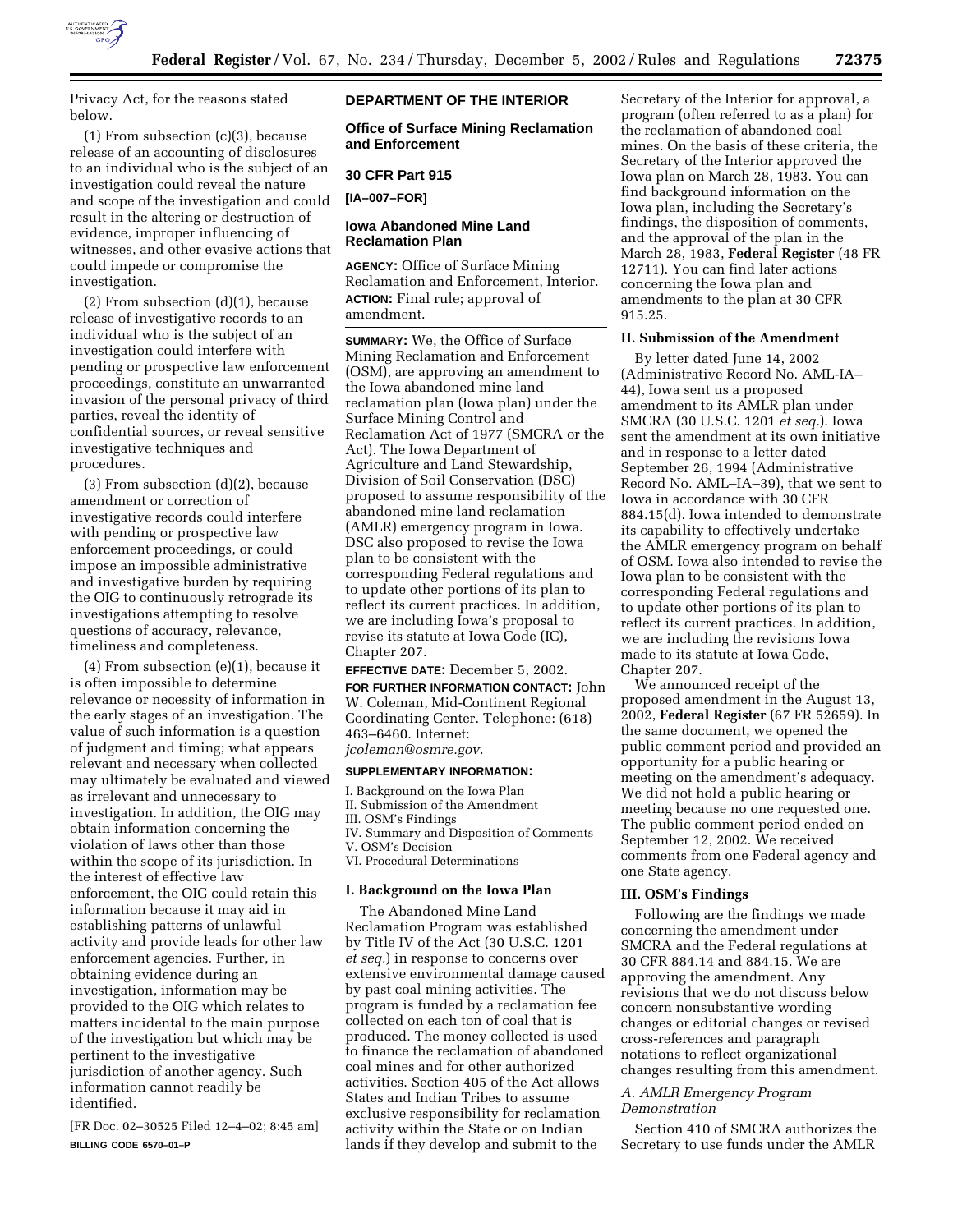program to abate or control emergency situations in which adverse effects of past coal mining pose an immediate danger to the public health, safety, or general welfare. In a **Federal Register** notice dated September 29, 1982 (47 FR 42729), we invited states to amend their AMLR plans for the purpose of undertaking emergency reclamation programs on our behalf and published guidelines outlining three requirements for State assumption of the AMLR emergency program. For us to grant emergency authority to the State agency, the agency must demonstrate that it has the following: (1) statutory authority to undertake emergencies, (2) technical capability to design and supervise the emergency work, and (3) administrative mechanisms to respond quickly to emergencies either directly or through contractors.

### 1. Statutory Authority

The DSC has had statutory authority under IC section 207.21 to administer an emergency response program since approval of the Iowa plan on March 28, 1983. In order to implement this authority, Iowa's regulations at Iowa Administrative Code (IAC) 27–50.70 and 27–50.90 provide for right of entry on any land where an emergency exists. In a letter dated November 17, 1982, the Governor of Iowa designated the Iowa Department of Soil Conservation as the State agency responsible for the AMLR Program in Iowa. The Iowa chief legal officer issued an official opinion on November 24, 1982, that the Iowa Department of Soil Conservation is authorized under State law to establish, administer, and conduct a State reclamation program in accordance with the requirements of Title IV of the Federal Surface Mining Control and Reclamation Act of 1977, the regulations promulgated thereunder, and the State Reclamation Plan. Title IV of SMCRA covers both the regular AMLR program and the emergency reclamation program. A State government reorganization in 1986 transferred the same authorities to the Division of Soil Conservation in the Iowa Department of Agriculture and Land Stewardship.

# 2. Technical Capability

The DSC has demonstrated through past performance that it has the technical capability to implement an AMLR emergency program. In its June 14, 2002, submission of the amendment, Iowa submitted the following statement

to demonstrate the DSC's technical capability to design and supervise the emergency work.

DSC has operated a successful AML reclamation program for nearly 20 years. We have completed numerous mine shaft closure projects under that program and have been assisting OSM in its abatement of AML subsidence emergencies since 1995. We have a geotechnical engineer on staff who is familiar with emergency project design practices and we have the ability to prepare project design plans, specifications and contract documents in-house. The DSC staff can also provide in-house project inspection services since emergency projects are normally of short duration. Based on the past experience of the AML Program and the current capabilities of our staff, the Division is seeking authority to assume responsibility for the day-to-day administration of the AML emergency program in Iowa.

Iowa has conducted an AMLR program since 1983. We have found that the Iowa AMLR program is run in a cost efficient and professional manner. Iowa has conducted project design and construction work with a high degree of competence and success. Projects are thoroughly analyzed and conducted in compliance with all National Environmental Policy Act (NEPA) requirements. Construction monitoring, post-construction monitoring, and maintenance processes ensure the projects meet contract specifications, project objectives, and program goals. Over the past few years, Iowa has designed and inspected AMLR emergency projects for us. Technical capabilities used for these emergency reclamation projects are the same as those used for normal, high priority reclamation projects. As of the end of evaluation year 2001, Iowa has reclaimed 55,010 feet of dangerous highwalls, 813 acres of dangerous spoil piles and embankments, 3 dangerous impoundments, 22 hazardous water bodies, 13 vertical openings, 7 miles of sediment-clogged streams, and 610 acres of mine land contributing to flooding problems. These are the same types of abandoned mine land features that Iowa will likely encounter in the AMLR emergency program. We have found that Iowa has developed and refined the inhouse investigation, design, and project administration abilities necessary to administer an AMLR program and an AMLR emergency response program.

#### 3. Administrative Mechanisms

During a review of Iowa's revised purchasing and procurement procedures

at section 884.13(d)(3), we found that the DSC has the authority to issue contracts for emergency work. For contracts not exceeding \$25,000, the contracting method will either be solesourced or based on selective solicitation of bids depending upon the severity of the emergency and its locality. For contracts exceeding \$25,000, the public notice and competitive bidding requirements of IC Chapter 73A will be followed. These contracting methods are similar to those for Federal agencies and will allow Iowa adequate flexibility to address emergency conditions. Other administrative processes required to implement the emergency program are the same as those already in place for the Iowa AMLR program.

In accordance with section 405 of SMCRA and 30 CFR 884.15, Iowa has submitted an amendment to its AMLR plan, and we have determined, pursuant to 30 CFR 884.14, the following:

1. The public has been given adequate notice and opportunity to comment, and the record does not reflect major unresolved controversies.

2. Views of other Federal agencies have been solicited and considered.

3. The State has the legal authority, policies and administrative structure necessary to implement the amendment.

4. The proposed plan amendment meets all requirements of the Federal AMLR program regulations at 30 CFR Chapter VII, Subchapter R.

5. The State has an approved State Regulatory Program.

6. The amendment is in compliance with all applicable State and Federal laws and regulations.

Therefore, we find that the proposed Iowa plan amendment allowing the State to assume responsibility for an AMLR emergency response reclamation program on our behalf is in compliance with SMCRA and meets the requirements of the Federal regulations, and we are approving Iowa's assumption of the AMLR emergency program.

#### *B. Revisions to Iowa's AMLR Plan*

Iowa updated its AMLR plan to (1) ensure that it has the administrative mechanisms to quickly respond to AMLR emergencies either directly or through contractors and (2) reflect current state practices. The following table lists the sections of the AMLR plan that Iowa revised.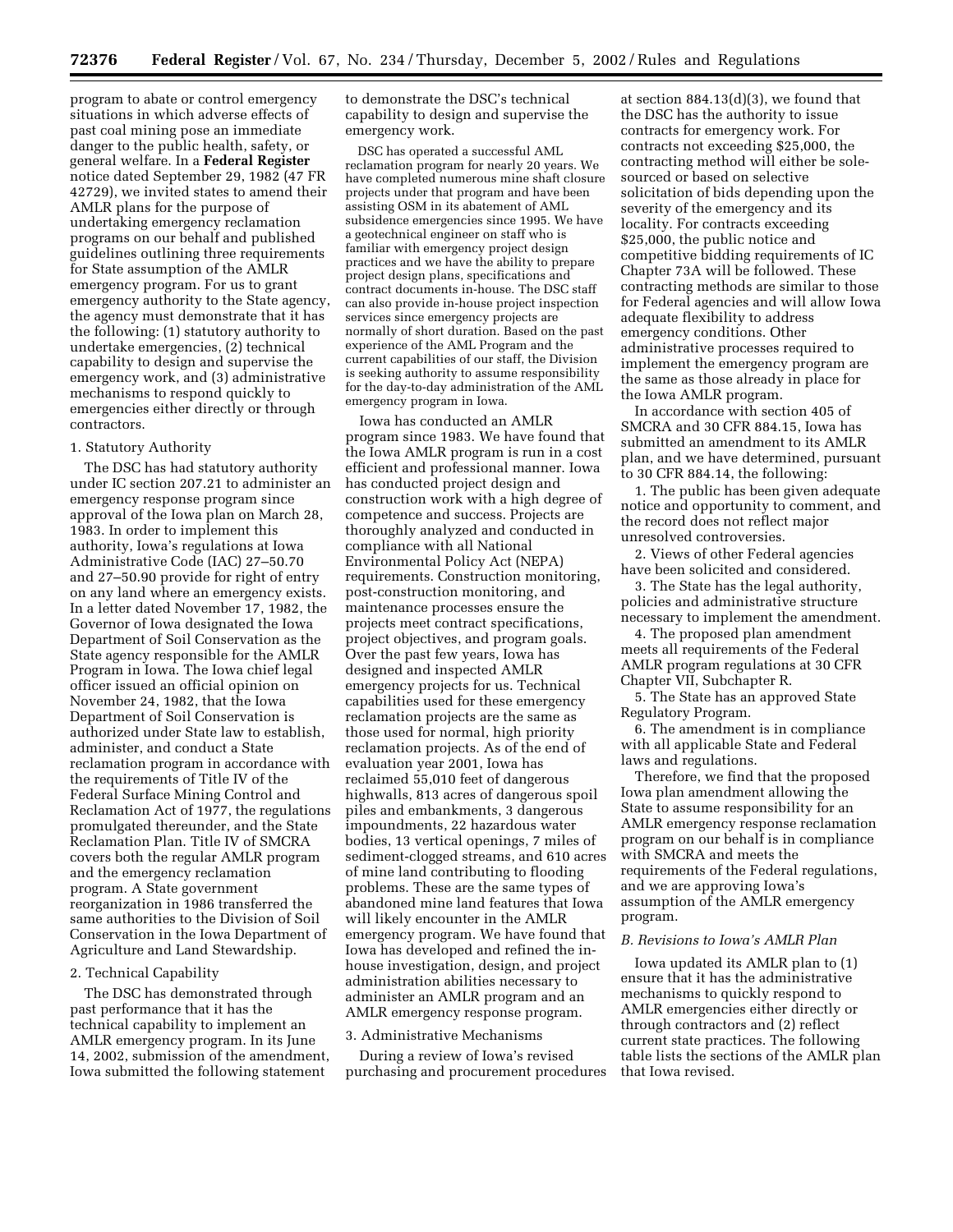| Plan section                                                                                              | Topic                                                                                                                                                                                                                                                |
|-----------------------------------------------------------------------------------------------------------|------------------------------------------------------------------------------------------------------------------------------------------------------------------------------------------------------------------------------------------------------|
|                                                                                                           | A designation by the Governor of the state agency authorized to administer the<br>state reclamation program and to receive and administer grants under 30 CFR<br>part 886.                                                                           |
|                                                                                                           | A legal opinion from the State Attorney General or the chief legal officer of the<br>state agency that the designated agency has the authority under state law to<br>conduct the program in accordance with the requirements of Title IV of the Act. |
| III. Policies and procedures for the state abandoned mine<br>land reclamation program (30 CFR 884.13(c)). | A description of the policies and procedures to be followed by the designated<br>state agency in conducting the reclamation program.                                                                                                                 |
| IV. Administrative and Management Structure<br>(30 CFR<br>884.13(d)).                                     | A description of the administrative and management structure to be used in con-<br>ducting the reclamation program.                                                                                                                                  |
| V. General Description of AML Reclamation<br>(30 CFR)<br>$884.13(e)(2)–(e)(3)$ .                          | A general description, derived from available data, of the reclamation activities to<br>be conducted under the state reclamation plan.                                                                                                               |

We find that the requirements of the revised Iowa AMLR plan meet the requirements of the Federal regulations at 30 CFR 884.13(a) through (e). Therefore we are approving them.

### *C. Revisions to Iowa's AMLR Statutes*

Iowa proposed to amend the following sections in its statute at Iowa Code (IC), Chapter 207.

1. Iowa's statutes listed in the table below contain language that is the same as or similar to the corresponding sections of the Federal statutes.

| Topic                                                                                                                                              | State statute | Federal counterpart<br>statute                    |
|----------------------------------------------------------------------------------------------------------------------------------------------------|---------------|---------------------------------------------------|
| Priority order for the expenditure of moneys from the AMLR Fund on eligi- IC 207.21 subsection 3  Section 403(a) of SMCRA.<br>ble lands and water. |               |                                                   |
|                                                                                                                                                    |               | Section 408 of SMCRA.<br>Section 413(a) of SMCRA. |
|                                                                                                                                                    |               |                                                   |

Because the above State statutes contain language that is the same as or similar to the corresponding Federal statutes, we find that they are no less stringent than SMCRA. Therefore, we are approving them.

# 2. IC 207.21 Abandoned Mine Reclamation Program

Iowa proposed to revise IC 207.21 by adding subsections 2.a.(2) through 2.b. to read as follows:

(2) Coal lands and water damaged by coal mining processes and abandoned after August 3, 1977, if they were mined for coal or affected by coal mining processes and if either of the following occurred:

(a) The mining occurred and the site was left in either an unreclaimed or inadequately reclaimed condition between August  $\hat{4}$ , 1977, and April 10, 1981, and any moneys for reclamation or abatement that are available pursuant to a bond or other form of financial guarantee or from any other source are not sufficient to provide for adequate reclamation or abatement at the site.

(b) The mining occurred and the site was left in either an unreclaimed or inadequately reclaimed condition between August 4, 1977, and November 5, 1990, and the surety of the mining operator became insolvent during that period and, as of November 5, 1990, moneys immediately available from proceedings relating to the insolvency or from any financial guarantee or other source are not sufficient to provide for adequate reclamation or abatement at the site.

b. If requested by the governor, the division may fill voids and seal tunnels, shafts, and

entryways resulting from any previous noncoal mining operation and may reclaim surface impacts of any such noncoal underground or surface mines that were mined prior to August 3, 1977, and which constitute an extreme danger to the public health, safety, general welfare, or property. Sites and areas designated for remedial action pursuant to the Federal Uranium Mill Tailings Radiation Control Act of 1978, 42 U.S.C. 7901 *et seq.*, or which have been listed for remedial action pursuant to the Federal Comprehensive Environmental Response Compensation and Liability Act of 1980, 42 U.S.C. 7901 *et seq.*, are not eligible for expenditures under this section.

The counterpart Federal provisions are found at sections  $402(g)(4)(A)$ through (B)(ii) and 409(a) of SMCRA, and 30 CFR 875.16. Iowa's proposed provisions have the same meaning as the counterpart Federal provisions except that at IC 207.21 subsection 2.a.(2)(a), sites must have been left in either an unreclaimed or inadequately reclaimed condition between August 4, 1977, and April 10, 1981. The counterpart Federal provisions for IC 207.21 subsection 2.a.(2)(a) are found at section  $402(g)(4)(B)(i)$  of SMCRA and provide that sites must have been left in either an unreclaimed or inadequately reclaimed condition beginning on August 4, 1977, and ending on or before the date on which the Secretary approved the State's program. Because the dates in Iowa's provision fall within the dates of the Federal provision and because the remaining proposed

provisions have the same meaning as their counterpart Federal provisions, we are approving the above revisions to Iowa's program.

## **IV. Summary and Disposition of Comments**

### *Public Comments*

We asked for public comments on the amendment, but did not receive any.

#### *Federal Agency Comments*

On June 19, 2002, under 30 CFR 884.14(a)(2) and 884.15(a), we requested comments on the amendment from various Federal agencies with an actual or potential interest in the Iowa plan (Administrative Record No. AML–IA– 44.01). We received a letter dated July 22, 2002, from the U.S. Department of Agriculture's Natural Resources Conservation Service (NRCS) stating that it had no concerns over Iowa's proposed amendment (Administrative Record No. AML–IA–44.02).

# *State Historical Preservation Officer (SHPO) and the Advisory Council on Historic Preservation (ACHP)*

Under 30 CFR 884.14(a)(6), we are required to request comments from the SHPO and ACHP on amendments that may have an effect on historic properties. On June 19, 2002, we requested comments on Iowa's amendment (Administrative Record No. AML–IA–44.01). The ACHP did not respond to our request. The State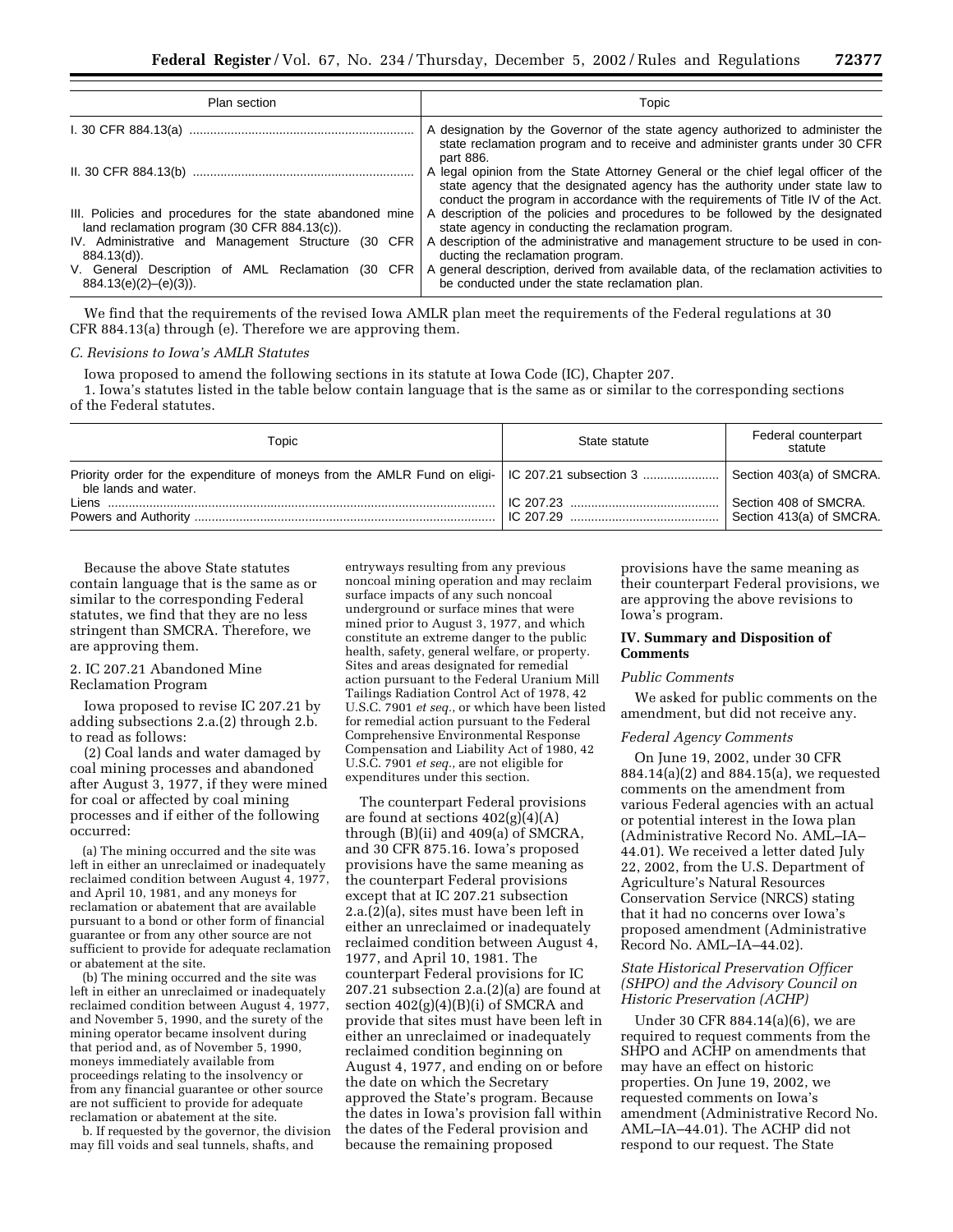Historical Society of Iowa (SHSOI) responded on July 8, 2002 (Administrative Record No. AML–IA– 44.04) that the creation, amendment, and promulgation of the proposed administrative policies and procedures are not activities that would result in effects to historic properties, but that actions carried out thereunder may have the potential to cause effects. The SHSOI then stated that Part D [30 CFR 884.13(c)(3)] of Iowa's proposed AML Reclamation Plan stipulates preconsultation and coordination with other State, Federal, and local entities, including the Iowa SHPO, that may have an interest in any proposed work and that it found this to be consistent with the procedures for consultations that are outlined in the ACHP's Protection of Historic Properties Final Rule (36 CFR Part 800). Further, the SHSOI stated that it had no objections to the amendment and no further comments. We agree that Part D [30 CFR 884.13(c)(3)] of Iowa's proposed AML Reclamation Plan regarding coordination of reclamation work is consistent with the procedures for consultations that are outlined in the ACHP's Protection of Historic Properties Final Rule (36 CFR Part 800). This final rule requires a review to determine the effect on historic properties of Federal or federally assisted undertakings such as emergency abatement projects.

### **V. OSM's Decision**

Based on the above findings, we approve the amendment as submitted by Iowa on June 14, 2002. We approve the AMLR plan and statutes proposed by Iowa with the provision that they be fully promulgated in identical form to the plan and statutes submitted to and reviewed by us and the public.

To implement this decision, we are amending the Federal regulations at 30 CFR part 915, which codify decisions concerning the Iowa program. We find that good cause exists under 5 U.S.C. 553(d)(3) to make this final rule effective immediately. Section 405(d) of SMCRA requires that the state have a program that is in compliance with the procedures, guidelines, and requirements established under the Act. Making this rule effective immediately will expedite that process.

#### **VI. Procedural Determinations**

### *Executive Order 12630—Takings*

This rule does not have takings implications. This determination is based on the analysis performed for the counterpart Federal regulations.

# *Executive Order 12866—Regulatory Planning and Review*

This rule is exempted from review by the Office of Management and Budget (OMB) under Executive Order 12866.

### *Executive Order 12988—Civil Justice Reform*

The Department of the Interior has conducted the reviews required by section 3 of Executive Order 12988 and has determined that, to the extent allowed by law, this rule meets the applicable standards of subsections (a) and (b) of that section. However, these standards are not applicable to the actual language of State and Tribal abandoned mine land reclamation plans and plan amendments because each plan is drafted and promulgated by a specific State or Tribe, not by OSM. Decisions on proposed abandoned mine land reclamation plans and plan amendments submitted by a State or Tribe are based solely on a determination of whether the submittal meets the requirements of Title IV of SMCRA (30 U.S.C. 1231–1243) and 30 CFR part 884 of the Federal regulations.

### *Executive Order 13132—Federalism*

This rule does not have federalism implications. SMCRA delineates the roles of the Federal and State governments with regard to the regulation of abandoned mine reclamation programs. One of the purposes of SMCRA is to ''establish a nationwide program to protect society and the environment from the adverse effects of surface coal mining operations.'' Section 405(d) of SMCRA requires State abandoned mine reclamation programs to be in compliance with the procedures, guidelines, and requirements established under SMCRA.

# *Executive Order 13211—Regulations That Significantly Affect The Supply, Distribution, or Use of Energy*

On May 18, 2001, the President issued Executive Order 13211 which requires agencies to prepare a Statement of Energy Effects for a rule that is (1) considered significant under Executive Order 12866, and (2) likely to have a significant adverse effect on the supply, distribution, or use of energy. Because this rule is exempt from review under Executive Order 12866 and is not expected to have a significant adverse effect on the supply, distribution, or use of energy, a Statement of Energy Effects is not required.

# *National Environmental Policy Act*

This rule does not require an environmental impact statement because agency decisions on proposed State and Tribal abandoned mine land reclamation plans and plan amendments are categorically excluded from compliance with the National Environmental Policy Act (42 U.S.C. 4332) by the Manual of the Department of the Interior (516 DM 6, appendix 8, paragraph 8.4B(29)).

### *Paperwork Reduction Act*

This rule does not contain information collection requirements that require approval by OMB under the Paperwork Reduction Act (44 U.S.C. 3507 *et seq.*).

#### *Regulatory Flexibility Act*

The Department of the Interior certifies that this rule will not have a significant economic impact on a substantial number of small entities under the Regulatory Flexibility Act (5 U.S.C. 601 *et seq.*). The State submittal, which is the subject of this rule, is based upon counterpart Federal regulations for which an economic analysis was prepared and certification made that such regulations would not have a significant economic effect upon a substantial number of small entities. In making the determination as to whether this rule would have a significant economic impact, the Department relied upon the data and assumptions for the corresponding Federal regulations.

# *Small Business Regulatory Enforcement Fairness Act*

This rule is not a major rule under 5 U.S.C. 804(2), the Small Business Regulatory Enforcement Fairness Act. This rule: (a) Does not have an annual effect on the economy of \$100 million; (b) Will not cause a major increase in costs or prices for consumers, individual industries, federal, state, or local government agencies, or geographic regions; and (c) Does not have significant adverse effects on competition, employment, investment, productivity, innovation, or the ability of U.S.-based enterprises to compete with foreign-based enterprises. This determination is based upon the fact that the State submittal, which is the subject of this rule, is based upon counterpart Federal regulations for which an analysis was prepared and a determination made that the Federal regulation was not considered a major rule.

#### *Unfunded Mandates*

This rule will not impose an unfunded mandate on State, local, or tribal governments or the private sector of \$100 million or more in any given year. This determination is based upon